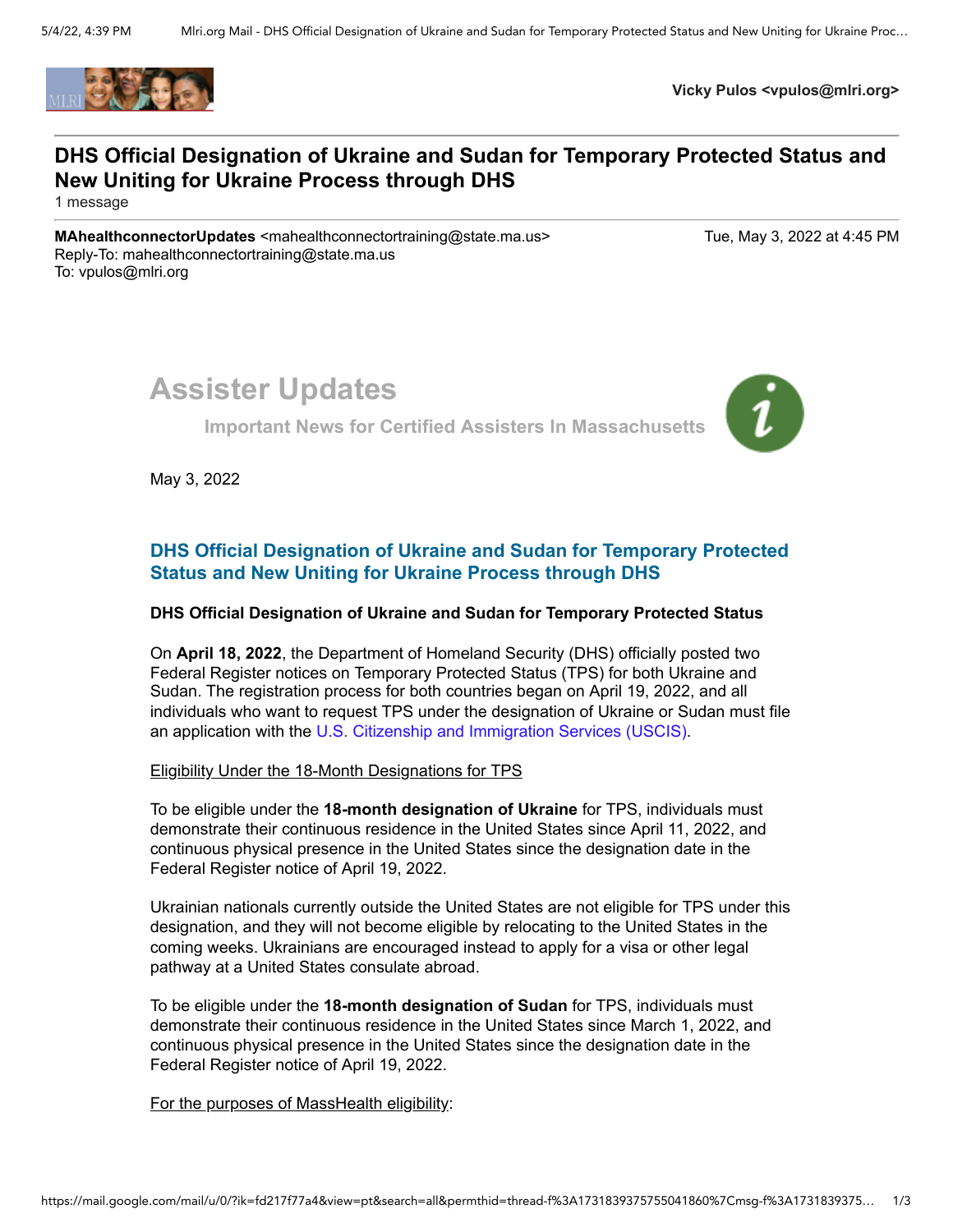- Applicants or members who fall under the TPS designation will be considered Immigrant Lawfully Present (ILP).
- Individuals who have filed an application for TPS and have been granted employment authorization will also be considered ILP.
- Applicants or members who are unable to provide documentation to prove TPS status and/or those who entered the country after the official date in the designation, may still qualify as a PRUCOL.

Please review all immigration documents carefully. For example, proof of a filed application at USCIS (such as an I-797 notice of action) for asylum or other immigration status will satisfy [PRUCOL](https://r20.rs6.net/tn.jsp?f=001hMR8GypHCgw5_aR_n0b0PLbUj9e9DctS0SEvaDfHy_dOccWVNtm5_Gzejs3_1KNPrqqs2AVdOdbXSXBMVeMBcQMdqwOtcGrUc8tKfK0K5FjQiEFalEVNSTQX3MBwRnm7xwkUV-9YVL5cJJNy9jLm0KmO-PqYkZ728ONKRFFgMTDUlBnHZoGlGK8AypBorZGFnLDVIHHlQqsPbXpI0tovEj7sS0xClSKc&c=hOtToKyx-qZWS_RQaO7z_owm3kLrM68nFQwJc-pZhWKy6C9ZOTUJkA==&ch=RrA1wpd4zlmIsMm-hmx049GJWovsDoSxiL0yjtJOo3Ez83vDdhSOpA==) requirements. Additionally, **valid and unexpired nonimmigrant visas** such as B1/B2 visas will place a member into ILP status.

#### **New Uniting for Ukraine Process Through DHS**

On **April 21, 2022**, the Federal Government announced Uniting for Ukraine, a streamlined way to provide a safe and orderly process for displaced Ukrainians who have been impacted by Russia's invasion of Ukraine. Ukrainians who have a financial supporter in the United States and were residents of Ukraine as of February 11, 2022, may be considered for parole, on a case-by-case basis, for a period of up to two years. Once granted parole, Ukrainians are also eligible to apply for employment authorization in the United States. DHS began accepting applications for this process beginning on April 25, 2022.

For the purposes of MassHealth eligibility:

- Applicants or members who are granted parole for at least one year are considered Qualified Noncitizens Barred if they have not been in parole status for five years or more.
- Applicants or members who are granted parole for less than one year are ILP.

Please review all documents carefully. The U.S. is aware that many Ukrainians may be entering with nonimmigrant visas, or eligible for temporary protected status (TPS). Additionally, applicants and members who are unable to provide documentation of parole, TPS, employment authorization, or nonimmigrant visa may still qualify as PRUCOL.

*Reminder*: If an applicant or member with a nonimmigrant visa satisfies residency and other requirements, they may be eligible for MassHealth benefits or Health Connector coverage.

MassHealth will continue to monitor for updates and provide details as they are received.



**Important Links** [MAHealthconnector.org](https://r20.rs6.net/tn.jsp?f=001hMR8GypHCgw5_aR_n0b0PLbUj9e9DctS0SEvaDfHy_dOccWVNtm5_CReoSzTmGsmdl3-90uspg-sXZ99LWL_qsVOiRX9fzHt8_me1YNrGo64HL5DrhNtvAQ-QqR7XVAWUc71Nilojh3vmJR80li5Kwl3xa33aGiB&c=hOtToKyx-qZWS_RQaO7z_owm3kLrM68nFQwJc-pZhWKy6C9ZOTUJkA==&ch=RrA1wpd4zlmIsMm-hmx049GJWovsDoSxiL0yjtJOo3Ez83vDdhSOpA==) [MassHealth Website](https://r20.rs6.net/tn.jsp?f=001hMR8GypHCgw5_aR_n0b0PLbUj9e9DctS0SEvaDfHy_dOccWVNtm5_A5w0yVt6ZzzYn1ZDvdQnP1SbbP6T1UOLYTJ_BE6rXVAW7E28ffdTrws3lTVthjMxcLEjz6hdMVPtMJ5YnOF8q3NxuenSF8pqeeen9iG12RHacMym3gmA1Y=&c=hOtToKyx-qZWS_RQaO7z_owm3kLrM68nFQwJc-pZhWKy6C9ZOTUJkA==&ch=RrA1wpd4zlmIsMm-hmx049GJWovsDoSxiL0yjtJOo3Ez83vDdhSOpA==) [Learning Management System](https://r20.rs6.net/tn.jsp?f=001hMR8GypHCgw5_aR_n0b0PLbUj9e9DctS0SEvaDfHy_dOccWVNtm5_NvIa4oR8QiJEOm3TPO51-98o2Ps2CwOIOpNQNx0aNm8n84nvRrAMXIHr1BfICxbwGOY_L_PGr_NJ8zgE9WV7l3nzenb6vU6wZ6Tx168TeNvQifbdY8NE5i8nbqMSByxyA==&c=hOtToKyx-qZWS_RQaO7z_owm3kLrM68nFQwJc-pZhWKy6C9ZOTUJkA==&ch=RrA1wpd4zlmIsMm-hmx049GJWovsDoSxiL0yjtJOo3Ez83vDdhSOpA==)



MassHealth | The Health Connector, Boston, MA 01225